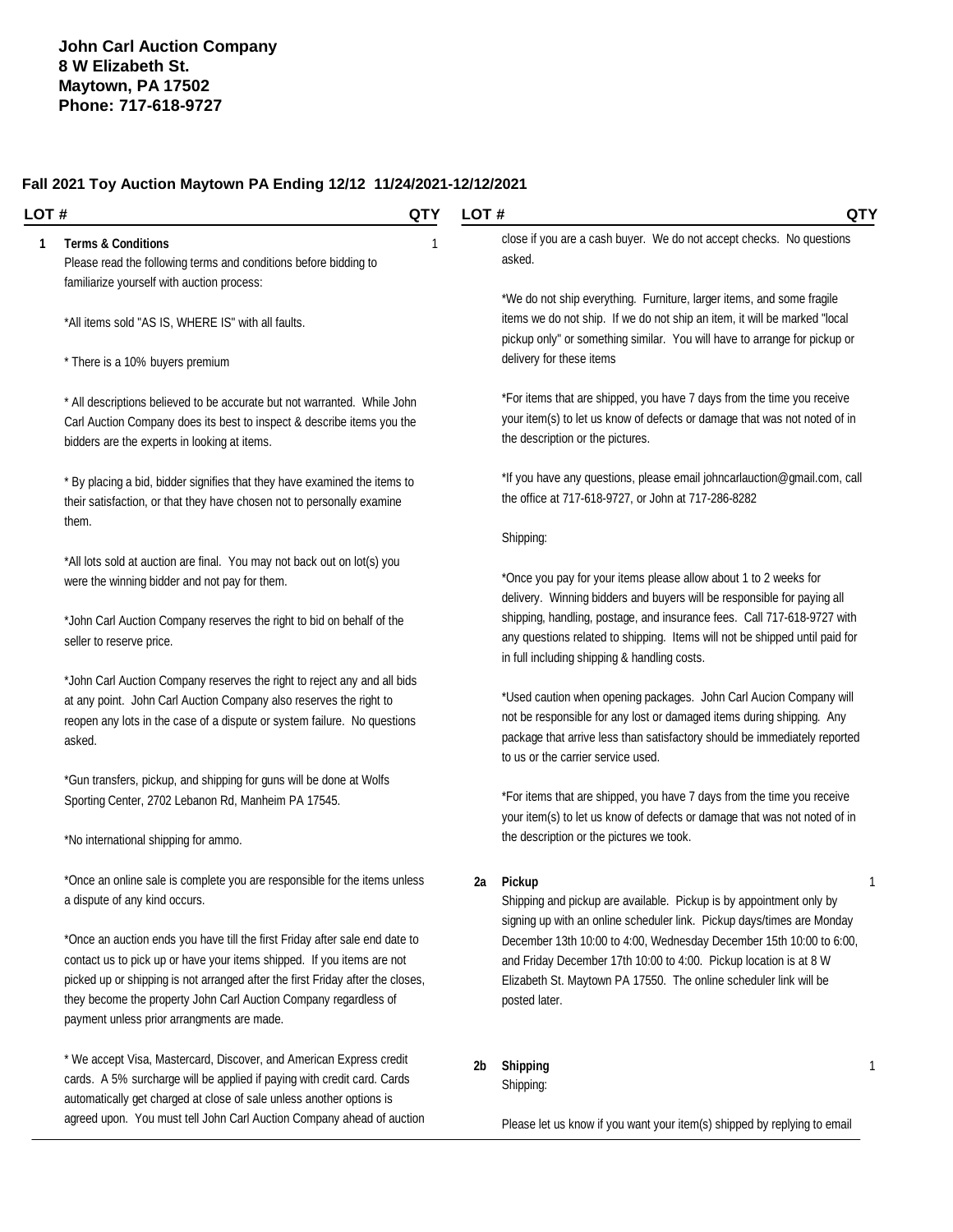# **John Carl Auction Company Page: 2 Page: 2**

| LOT#     |                                                                                                                                                                                                                                                                                                                                                                                                                                                                                                                                                                                                                                                                                                                                                                                                                                                                                                                                                                                                           | QTY          | LOT#                                                     |                                                                                                                                                                                                                                                                                                                                                                                                                                                                       | QTY              |
|----------|-----------------------------------------------------------------------------------------------------------------------------------------------------------------------------------------------------------------------------------------------------------------------------------------------------------------------------------------------------------------------------------------------------------------------------------------------------------------------------------------------------------------------------------------------------------------------------------------------------------------------------------------------------------------------------------------------------------------------------------------------------------------------------------------------------------------------------------------------------------------------------------------------------------------------------------------------------------------------------------------------------------|--------------|----------------------------------------------------------|-----------------------------------------------------------------------------------------------------------------------------------------------------------------------------------------------------------------------------------------------------------------------------------------------------------------------------------------------------------------------------------------------------------------------------------------------------------------------|------------------|
|          | when your invoice is emailed or calling 717-618-9727. We don't ship<br>everything including furniture, larger items, and sometimes fragile items.<br>If the lot is marked as "local pickup only" we will not ship it. You must<br>make arrangements to pickup local larger items or have them delivered to<br>you. If you have questions related to shipping please call 717-618-9727.<br>Once you pay for your items please allow about 1 -2 weeks for your items<br>to ship. Winning Bidders and Buyers will be responsible for paying all<br>shipping, handling, postage, and insurance fees. Your card on file will be<br>charged separately for the shipping & then we will ship it to you once your<br>items and shipping are paid for.<br>*Used caution when opening packages. John Carl Aucion Company will<br>not be responsible for any lost or damaged items during shipping. Any<br>package that arrive less than satisfactory should be immediately reported<br>to the carrier service used. |              | 24<br>25<br>26<br>27<br>28<br>29<br>30<br>31<br>32<br>33 | Hodecker Celery Farm East Peatersburg PA Winross<br><b>Radio Shack Winross Truck</b><br>Longenecker's Hardware 1937-1987 Winross Truck<br>Fall Hershey 1992 Winross Truck<br>Family Time Restaurant Ephrata PA Winross Truck<br><b>Sunoco Ultra 94 Winross Truck</b><br><b>Aeromax 120 Ford Trucks Winross Truck</b><br><b>HI-Score Liquid Fertilizer Winross Truck</b><br><b>AmeriGas Winross Truck</b><br>Chet Long Real Estate Auctioneering Ephrata PA<br>Winross | 1<br>1<br>1<br>1 |
|          |                                                                                                                                                                                                                                                                                                                                                                                                                                                                                                                                                                                                                                                                                                                                                                                                                                                                                                                                                                                                           |              | 34<br>35                                                 | Rohrer Transport Smoketown PA Winross Truck<br><b>Horst Supply Winross Truck</b>                                                                                                                                                                                                                                                                                                                                                                                      | 1                |
|          |                                                                                                                                                                                                                                                                                                                                                                                                                                                                                                                                                                                                                                                                                                                                                                                                                                                                                                                                                                                                           |              | 36                                                       | <b>GTE Winross Truck</b>                                                                                                                                                                                                                                                                                                                                                                                                                                              | 1                |
| 3        | N. G. Hershey & Son Inc. Winross Truck                                                                                                                                                                                                                                                                                                                                                                                                                                                                                                                                                                                                                                                                                                                                                                                                                                                                                                                                                                    | 1            | 37                                                       | J Roy's Inc March 1991 Limited Edition Winross<br>Bowmansville Pa                                                                                                                                                                                                                                                                                                                                                                                                     |                  |
| 4        | Programs For Profit Heisey Farm Service Winross                                                                                                                                                                                                                                                                                                                                                                                                                                                                                                                                                                                                                                                                                                                                                                                                                                                                                                                                                           |              | 38                                                       | The Flea Marketeers Winross Truck                                                                                                                                                                                                                                                                                                                                                                                                                                     | 1                |
| 5        | <b>PMF Parker Motor Freight Winross Truck</b>                                                                                                                                                                                                                                                                                                                                                                                                                                                                                                                                                                                                                                                                                                                                                                                                                                                                                                                                                             | 1            | 39                                                       | Shady Maple Farm Market Inc Winross Truck                                                                                                                                                                                                                                                                                                                                                                                                                             |                  |
| 6        | <b>Leaseway Transportation Winross Truck</b>                                                                                                                                                                                                                                                                                                                                                                                                                                                                                                                                                                                                                                                                                                                                                                                                                                                                                                                                                              | 1            | 40                                                       | <b>Federal Express Winross Truck</b>                                                                                                                                                                                                                                                                                                                                                                                                                                  | 1                |
| 7        | C.Z. Martin Sons Lancaster Farmers' Market Truck<br>Winross - Mountville PA                                                                                                                                                                                                                                                                                                                                                                                                                                                                                                                                                                                                                                                                                                                                                                                                                                                                                                                               | 1            | 41                                                       | DAS Awkscht Fescht Macungie PA Winross Truck<br>The August Festival                                                                                                                                                                                                                                                                                                                                                                                                   | 1                |
| 8<br>9   | J. R. Hoover Brownstown PA Winross Truck<br>D. M. Stoltzfus & Sons Winross Truck<br>load designed by J C Productions                                                                                                                                                                                                                                                                                                                                                                                                                                                                                                                                                                                                                                                                                                                                                                                                                                                                                      |              | 42                                                       | Shade Maple Farm Market Inc Winross Truck<br>East Earl PA                                                                                                                                                                                                                                                                                                                                                                                                             |                  |
| 10       | Schwanter Bros. & Co Inc. Winross Truck                                                                                                                                                                                                                                                                                                                                                                                                                                                                                                                                                                                                                                                                                                                                                                                                                                                                                                                                                                   | 1            | 43                                                       | Zembo Temple Antique & Classic Car Unit Winross<br>Harrisburg PA                                                                                                                                                                                                                                                                                                                                                                                                      | 1                |
| 11       | Klick-Lewis Inc Palmyra PA Winross Truck                                                                                                                                                                                                                                                                                                                                                                                                                                                                                                                                                                                                                                                                                                                                                                                                                                                                                                                                                                  |              | 44                                                       | Schupp's Grain Roasting Lebanon Pa Winross Truck                                                                                                                                                                                                                                                                                                                                                                                                                      |                  |
| 12       | <b>Fall Carlisle '88 Car Show Winross Truck</b>                                                                                                                                                                                                                                                                                                                                                                                                                                                                                                                                                                                                                                                                                                                                                                                                                                                                                                                                                           | 1            | 45                                                       | <b>PP&amp;L Lancaster Division Winross Truck</b>                                                                                                                                                                                                                                                                                                                                                                                                                      |                  |
|          | The Flea Marketers 1989 Winross Truck                                                                                                                                                                                                                                                                                                                                                                                                                                                                                                                                                                                                                                                                                                                                                                                                                                                                                                                                                                     |              | 46                                                       | <b>Schupp's Grain Roasting Winross Truck</b>                                                                                                                                                                                                                                                                                                                                                                                                                          |                  |
| 14<br>15 | <b>Chevron USA San Francisco Winross Truck</b><br>A.A.C.A. National Fall Meet Hershey PA 1988 Truck                                                                                                                                                                                                                                                                                                                                                                                                                                                                                                                                                                                                                                                                                                                                                                                                                                                                                                       | 1<br>1       | 47                                                       | Das Awkscht Fescht Macungie Pa Winross Truck<br>The August Festival                                                                                                                                                                                                                                                                                                                                                                                                   | 1                |
|          | <b>Winross</b>                                                                                                                                                                                                                                                                                                                                                                                                                                                                                                                                                                                                                                                                                                                                                                                                                                                                                                                                                                                            |              | 48                                                       | Evergreen Tractor Co Lebanon PA Winross Truck                                                                                                                                                                                                                                                                                                                                                                                                                         | 1                |
| 16       | <b>Kraft Winross Truck</b>                                                                                                                                                                                                                                                                                                                                                                                                                                                                                                                                                                                                                                                                                                                                                                                                                                                                                                                                                                                | 1            | 49                                                       | D. M. Stoltzfus & Son Inc. Winross Truck                                                                                                                                                                                                                                                                                                                                                                                                                              |                  |
| 17       | Eastern Ag Services Rheems Pa Winross Truck                                                                                                                                                                                                                                                                                                                                                                                                                                                                                                                                                                                                                                                                                                                                                                                                                                                                                                                                                               | 1            | 50                                                       | <b>Kreider Farms Winross Truck</b>                                                                                                                                                                                                                                                                                                                                                                                                                                    |                  |
| 18<br>19 | <b>Mohawk Carpet Dillon SC Winross Truck</b><br><b>PIE Nationwide Winross Truck</b>                                                                                                                                                                                                                                                                                                                                                                                                                                                                                                                                                                                                                                                                                                                                                                                                                                                                                                                       | 1<br>1       | 51                                                       | <b>Howell's Winross Truck</b><br>Lancaster Auto Glass & Paint Co                                                                                                                                                                                                                                                                                                                                                                                                      |                  |
| 20       | Dutch Valley Food Distributor's Myerstown PA                                                                                                                                                                                                                                                                                                                                                                                                                                                                                                                                                                                                                                                                                                                                                                                                                                                                                                                                                              | $\mathbf{1}$ | 52                                                       | Zembo Temple Winross Truck                                                                                                                                                                                                                                                                                                                                                                                                                                            | 1                |
| 21       | <b>Winross</b><br>Mobile Chapel Transport For Christ Winross Truck                                                                                                                                                                                                                                                                                                                                                                                                                                                                                                                                                                                                                                                                                                                                                                                                                                                                                                                                        | 1            | 53                                                       | JC Productions Mount Joy PA Winross Truck<br>Lancaster County Quilts                                                                                                                                                                                                                                                                                                                                                                                                  |                  |
| 22       | Egghead Software Lancaster Pa Winross Truck                                                                                                                                                                                                                                                                                                                                                                                                                                                                                                                                                                                                                                                                                                                                                                                                                                                                                                                                                               | 1            | 54                                                       | <b>Almond Joy Winross Truck</b>                                                                                                                                                                                                                                                                                                                                                                                                                                       |                  |
| 23       | <b>Lancaster General Winross Truck</b>                                                                                                                                                                                                                                                                                                                                                                                                                                                                                                                                                                                                                                                                                                                                                                                                                                                                                                                                                                    | $\mathbf{1}$ | 55                                                       | Zook Molasses Company Winross Truck                                                                                                                                                                                                                                                                                                                                                                                                                                   | 1                |
|          |                                                                                                                                                                                                                                                                                                                                                                                                                                                                                                                                                                                                                                                                                                                                                                                                                                                                                                                                                                                                           |              |                                                          |                                                                                                                                                                                                                                                                                                                                                                                                                                                                       |                  |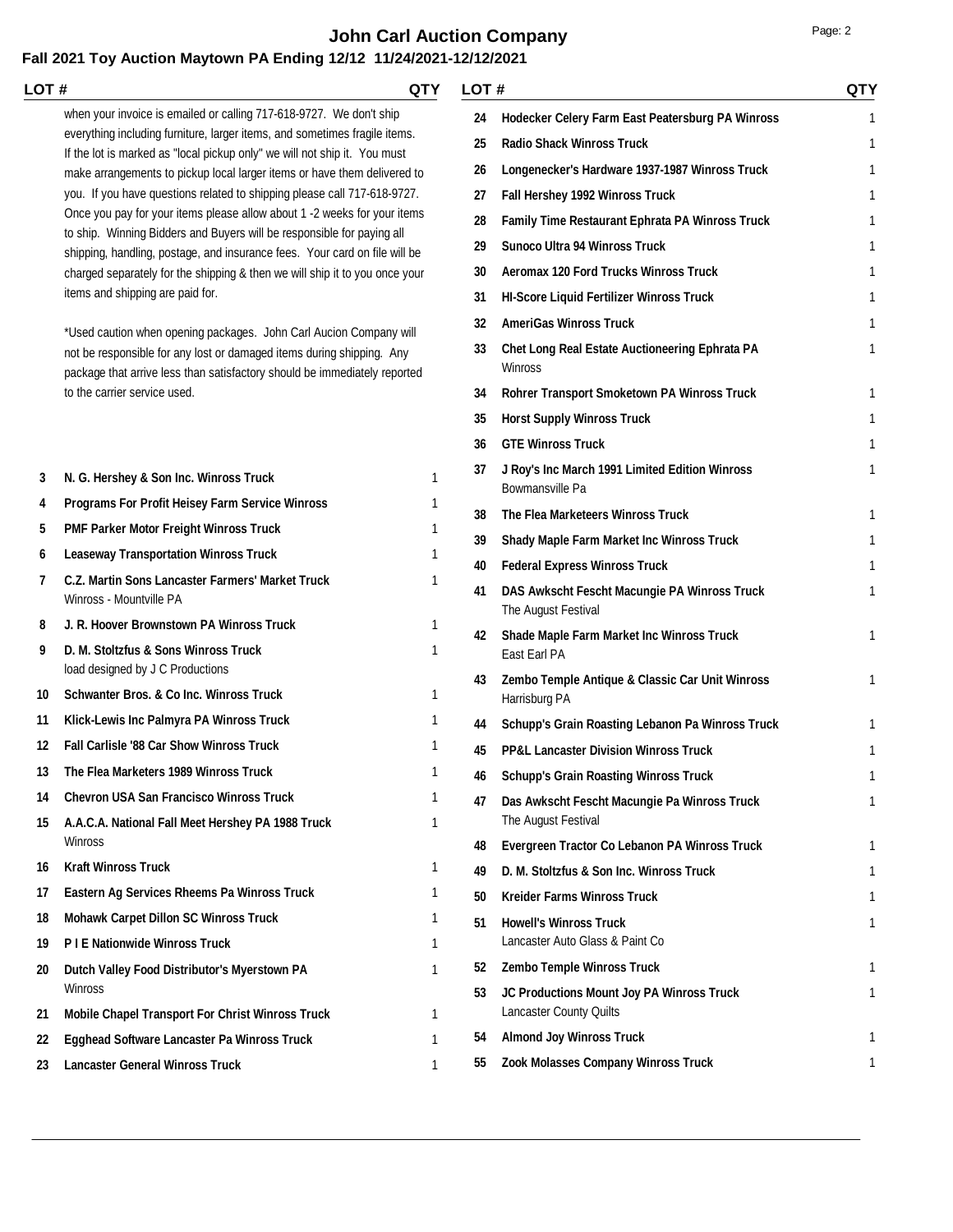# **John Carl Auction Company Page: 3**

| LOT # |                                                        | QTY          | LOT# |                                                                       | <b>QTY</b> |
|-------|--------------------------------------------------------|--------------|------|-----------------------------------------------------------------------|------------|
| 56    | <b>Sunoco Winross Truck</b>                            | 1            | 91   | <b>Hersheys Chocolate Shop Winross Truck</b>                          | 1          |
| 57    | Penn State Nittany Lions Winross Truck                 | 1            | 92   | <b>Holly Farms Winross Truck</b>                                      | 1          |
| 58    | <b>AMP Winross Truck</b>                               | 1            | 93   | <b>Pepsi Winross Truck</b>                                            | 1          |
| 59    | 18th Annual Mid America Trucking Show Winross          | 1            | 94   | <b>Wilsodart Brand Decorative Laminate Winross Truck</b>              |            |
|       | Louisville 1989                                        |              | 95   | 78th PA Farm Show Jan 8-13 1994 Winross Truck                         |            |
| 60    | <b>Carlos R Leffler Inc Winross Truck</b>              | 1            | 96   | C. Curtis Hughes For Flowers Winross Truck                            |            |
| 61    | <b>PP&amp;L Lancaster Division Winross Truck</b>       | 1            | 97   | <b>Pitt Ohio Express Inc Winross Truck</b>                            |            |
| 62    | <b>Leffler Transportation Co Richland PA Winross</b>   | 1            | 98   | <b>Carlos R Leffler Inc Rotella T Winross Truck</b>                   |            |
| 63    | <b>Potter County Recreation Inc Winross Truck</b>      | 1            | 99   | <b>PP&amp;L Harrisburg Edition Winross Truck</b>                      |            |
| 64    | <b>Data General Winross Truck</b>                      | 1            | 100  | Shell Oil Company Formula Shell Winross Truck                         |            |
| 65    | Zembo Temple Harrisburg PA Winross Truck               | 1            | 101  | <b>Anderson Windows Winross Truck</b>                                 |            |
| 66    | <b>New Danville Fire Co Winross Truck</b>              | 1            | 102  | <b>CF Winross Truck</b>                                               |            |
| 67    | Key Aid Distributoers Lititz PA Winross Truck          | 1            | 103  | <b>Carlos R Leffler Inc Winross Truck</b>                             |            |
| 68    | <b>Worley &amp; Obetz Inc Winross Truck</b>            | 1            |      | Lubes & Motor Oils                                                    |            |
|       | Manhiem PA                                             |              | 104  | <b>Pepsi Winross Truck</b>                                            | 1          |
| 69    | <b>Stuaffers of Kissel Hill Winross Truck</b>          | 1            | 105  | <b>Dr Pepper Winross Truck</b>                                        |            |
| 70    | Unusual Beer & Soda Brewers Outlet Winross             | 1            | 106  | Kodak Gold Plus 400 Winross Truck                                     |            |
| 71    | Lancaster<br>Hershey 1990 AACA Fall Meet Winross Truck | 1            | 107  | Zembo Temple Shrine Circus Winross Truck<br>47th Annual - K.F.S. 1994 | 1          |
| 72    | Rochester Home of the Famous Lilac Festival            | 1            | 108  | G/S/M Industrial Inc Ephrata PA Winross Truck                         | 1          |
| 73    | J. R. Hoover Brownstown PA Winross Truck               | 1            | 109  | <b>Coors Distributing Co. Winross Truck</b>                           | 1          |
| 74    | <b>Unusual Beer &amp; Soda Brewery Outlet Winross</b>  | 1            |      | Denver, Colorado                                                      |            |
| 75    | <b>Esbenshade Mills Winross Truck</b>                  | 1            | 110  | <b>Chevron USA San Francisco Winross Truck</b>                        |            |
| 76    | Zembo Temple Antique Classic Car Unit Winross          | 1            | 111  | The Barn Yard Winross Truck                                           |            |
|       | Harrisburg PA                                          |              | 112  | Hennigans Restaurant & Bar Winross Truck                              |            |
| 77    | <b>Manheim Auto Auction Winross Truck</b>              | 1            | 113  | <b>Penn State Winross Truck</b>                                       |            |
| 78    | Doneckers Ephrata PA Toy Show 1990 Winross             | 1            | 114  | Triple Dairy Farms Stevens Pa Winross Truck                           |            |
| 79    | H.R. EWell Inc Winross Truck                           | 1            |      | 115 Horst Group/Horst Supply Winross Truck                            | 1          |
| 80    | <b>Rothsville Volunteer Fire Co Winross Truck</b>      | 1            | 116  | New Danville Fire Company Winross Truck                               | 1          |
| 81    | <b>Mac It Lancaster PA Winross Truck</b>               | 1            | 117  | FFM Fast Food Merchandiser's Winross Truck                            | 1          |
| 82    | Deer Lodge Restaurant Mt. Holly Springs PA Winross     | 1            |      | Rocky Mount NC                                                        |            |
| 83    | <b>Caravan Trucking Winross Truck</b>                  | 1            | 118  | <b>Bilran Excavating Winross Truck</b>                                |            |
| 84    | <b>BASF Winross Truck</b>                              | 1            | 119  | <b>Global Worldwide Moving Winross Truck</b>                          |            |
| 85    | <b>Transamerica Winross Truck</b>                      | 1            | 120  | Shady Maple Farm Market Inc Winross Truck                             |            |
| 86    | Hawthorne Electric Inc 40th Anniversary Winross        | 1            | 121  | <b>Horst Group/Horst Construction Winross Truck</b>                   |            |
| 87    | <b>Shipley Oil Company Winross Truck 1st Edition</b>   | $\mathbf{1}$ | 122  | <b>Airco Gases Winross Truck</b>                                      |            |
| 88    | Antique Car Show October 1990 Hershey PA Winross       | $\mathbf{1}$ | 123  | <b>Winross Hershey PA A Friendly Experience</b>                       | 1          |
| 89    | <b>Chiquita Winross Truck</b>                          | $\mathbf{1}$ | 124  | <b>Burger King Winross Truck</b>                                      |            |
| 90    | <b>Shipley Oil Company Winross Truck 2nd Edition</b>   | $\mathbf{1}$ | 125  | <b>Cummins Professional Training Center Winross</b>                   | 1          |
|       |                                                        |              |      |                                                                       |            |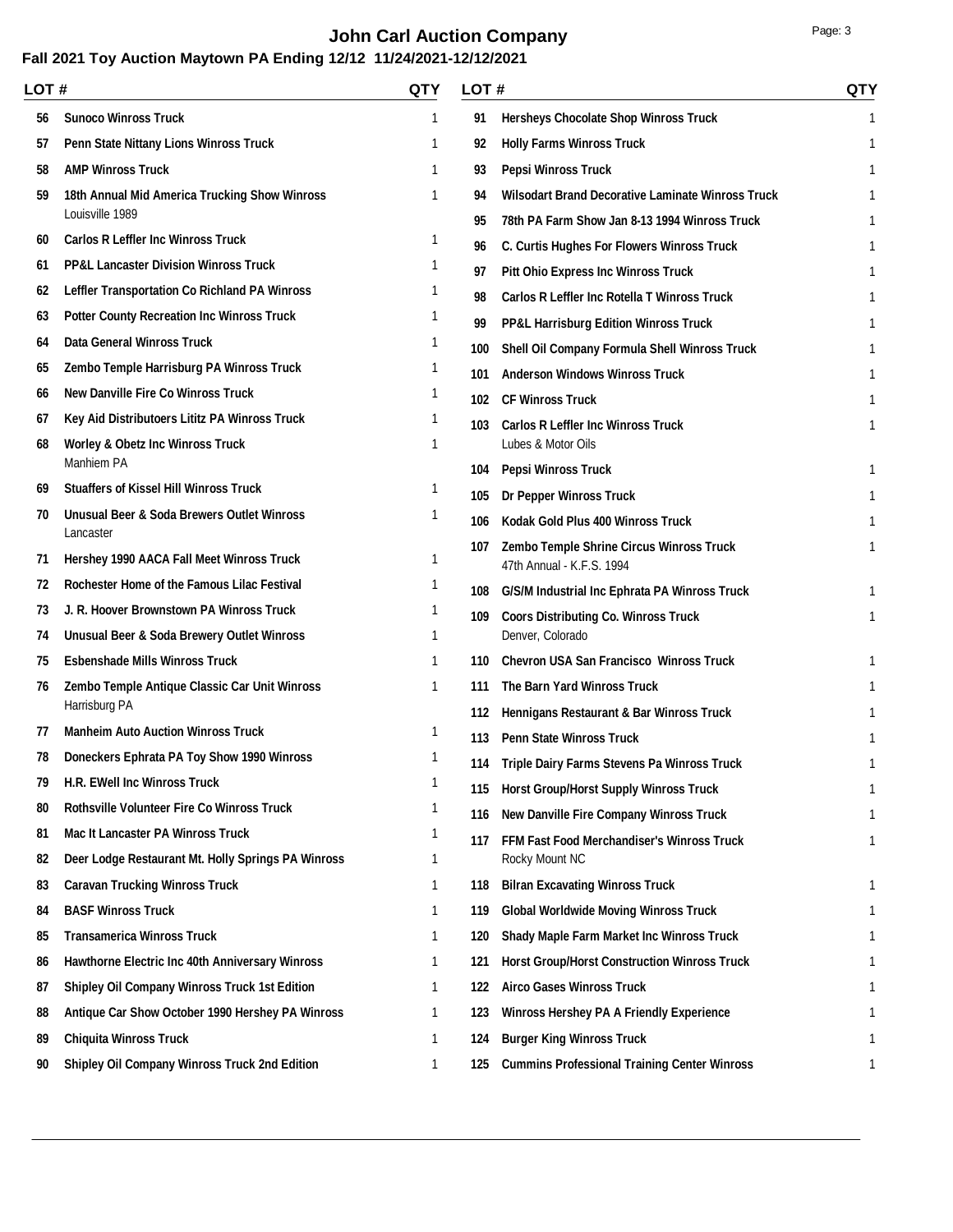# **John Carl Auction Company Page: 4 Page: 4**

|     | LOT #                                                        |              | <b>QTY</b><br>LOT# |                                                                  | <b>QTY</b> |
|-----|--------------------------------------------------------------|--------------|--------------------|------------------------------------------------------------------|------------|
| 126 | <b>Holland Hitch Company Winross Truck</b>                   | $\mathbf{1}$ |                    | 160 Germania Fire Company Winross Truck                          | 1          |
| 127 | <b>Coors Light The Silver Bullet Winross Truck</b>           |              |                    | Potter County's Oldest                                           |            |
| 128 | The Best Choice Hershey Pa Winross Truck                     | 1            | 161                | <b>Denver Supply Denver PA Winross Truck</b>                     | 1          |
| 129 | <b>Ephrata PA Centennial Celebration 1891-1991</b>           | 1            | 162                | Hershey 1991 Car Show Winross Truck                              | 1          |
|     | <b>Winross Truck</b>                                         |              | 163                | <b>Schwerman Trucking Company Winross Truck</b>                  |            |
| 130 | 80th PA Farm Show 1996 Winross Truck                         | 1            | 164                | <b>BP Winross Truck</b>                                          | 1          |
| 131 | <b>Roadway Winross Truck</b>                                 | 1            | 165                | <b>Custom Kitchens Goodville PA Winross Truck</b>                |            |
| 132 | <b>General Chemical Winross Truck</b>                        | 1            | 166                | <b>Leaseway Transportation Winross Truck</b>                     | 1          |
| 133 | <b>Good Year Winross Truck</b>                               | 1            | 167                | Autographed Penn State Nittany Lions Winross Truck               |            |
| 134 | <b>Montgomery Tank Lines Plant City FL Winross</b>           | 1            |                    | autographed by Joe Paterno                                       |            |
| 135 | Fleur de Lait Dairy Products Winross Truck                   | 1            | 168                | St Johnsbury Trucking Company Inc Winross Truck                  | 1          |
| 136 | John R Hess & Company Winross Truck                          | 1            | 169                | <b>Central Freight Lines Inc Winross Truck</b>                   |            |
|     | Cranston RI                                                  |              | 170                | <b>Penn State Winross Truck</b>                                  |            |
| 137 | <b>White Oak Valley Trucking Winross Truck</b>               | $\mathbf{1}$ | 171                | <b>Clearview Lanes Winross Truck</b>                             |            |
| 138 | <b>Air Products Winross Trucks</b>                           | 1            | 172                | <b>Roadway Winross Truck</b>                                     | 1          |
| 139 | Hard Runner AeroMax 120 Winross Truck                        | 1            | 173                | Ben & Jerry's Ice Cream Winross Truck                            |            |
|     | <b>Ford Trucks</b>                                           |              | 174                | Hershey's Chocolate Shoppe Winross Truck                         |            |
| 140 | White Oak Valley Farms Manheim Pa Winross Truck              |              | 175                | Fleur de Lait Gourmet Dairy Products Winross                     |            |
| 141 | Hershey's Cookies 'n' Milk Winross Truck                     | 1            |                    | New Holland PA                                                   |            |
| 142 | Lehigh Valley Railroad Allentown PA Winross Truck            | 1            | 176                | <b>Campbelltown Volunteer Fire Company Winross</b>               | 1          |
| 143 | Lehigh Valley Railroad Allentown PA Winross Truck            | 1            | 177                | Warren Petroleum Company Chevron Winross Truck                   |            |
| 144 | <b>Reading Lines Winross Truck</b>                           | 1            | 178                | <b>Giant Food Stores Winross Truck</b><br>Carlisle Pa            | 1          |
| 145 | Pennsylvania Railroad Winross Truck PRR                      | 1            |                    |                                                                  |            |
| 146 | Ford New Holland Kubota Keller Bros Winross Truck            | 1            | 179                | <b>Overnight Winross Truck</b>                                   |            |
| 147 | Keller Bros Kubota Ford New Holland Winross Truck            |              | 180                | <b>Boehme Filatex Inc Winross Truck</b>                          |            |
| 148 | Keller Bros Kubota Ford New Holland Winross Truck            | 1            | 181                | <b>Golden Pride Rawleigh Winross Truck</b><br>West Palm Beach FL |            |
| 149 | Keller Bros Kubota Ford New Holland Winross Truck            | 1            |                    | 182 Zembo String Band Harrisburg PA Winross Truck                |            |
| 150 | <b>Reading Lines Winross Truck</b>                           | 1            | 183                | J. H. Burkhart Mount Joy PA Winross Truck                        |            |
| 151 | Keller Bros Kubota Super Tanker Winross Truck                | 1            | 184                | <b>Lancaster Press Inc Lancaster PA Winross Truck</b>            | 1          |
| 152 | Keller Bros Kubota Winross Truck                             | 1            | 185                | 79th PA Farm Show Winross Truck 1995                             |            |
| 153 | Zembo Harrisburg PA Winross Truck                            | 1            | 186                | <b>TNT Distribution Services Winross Truck</b>                   |            |
|     | <b>Mounted Patrol</b>                                        |              | 187                |                                                                  |            |
| 154 | 76th PA Farm Show Winross Truck 1992                         | 1            |                    | <b>Pepsi Winross Truck</b>                                       |            |
| 155 | 77th PA Farm Show Winross Truck 1993                         | 1            | 188                | <b>Diet Pepsi Winross Truck</b>                                  |            |
| 156 | <b>Season's Greetings 1994 Winross Truck</b>                 | 1            | 189                | <b>Morgan-McClure Motorsports Winross Truck</b>                  |            |
| 157 | Kettle Creek Tamarack Clinton Co Winross Truck               | 1            | 190                | <b>Landstar Pools Winross Truck</b>                              |            |
| 158 | <b>Keens Services Inc Lititz PA Winross Truck</b>            |              | 191                | <b>Snap-on Winross Truck</b>                                     |            |
| 159 | Cub Cadet R. S. Hollinger & Son Inc Winross<br>Mountville Pa | 1            | 192                | Das Awkscht Fescht 1994 Winross Truck<br>Maeungie, PA            |            |
|     |                                                              |              |                    |                                                                  |            |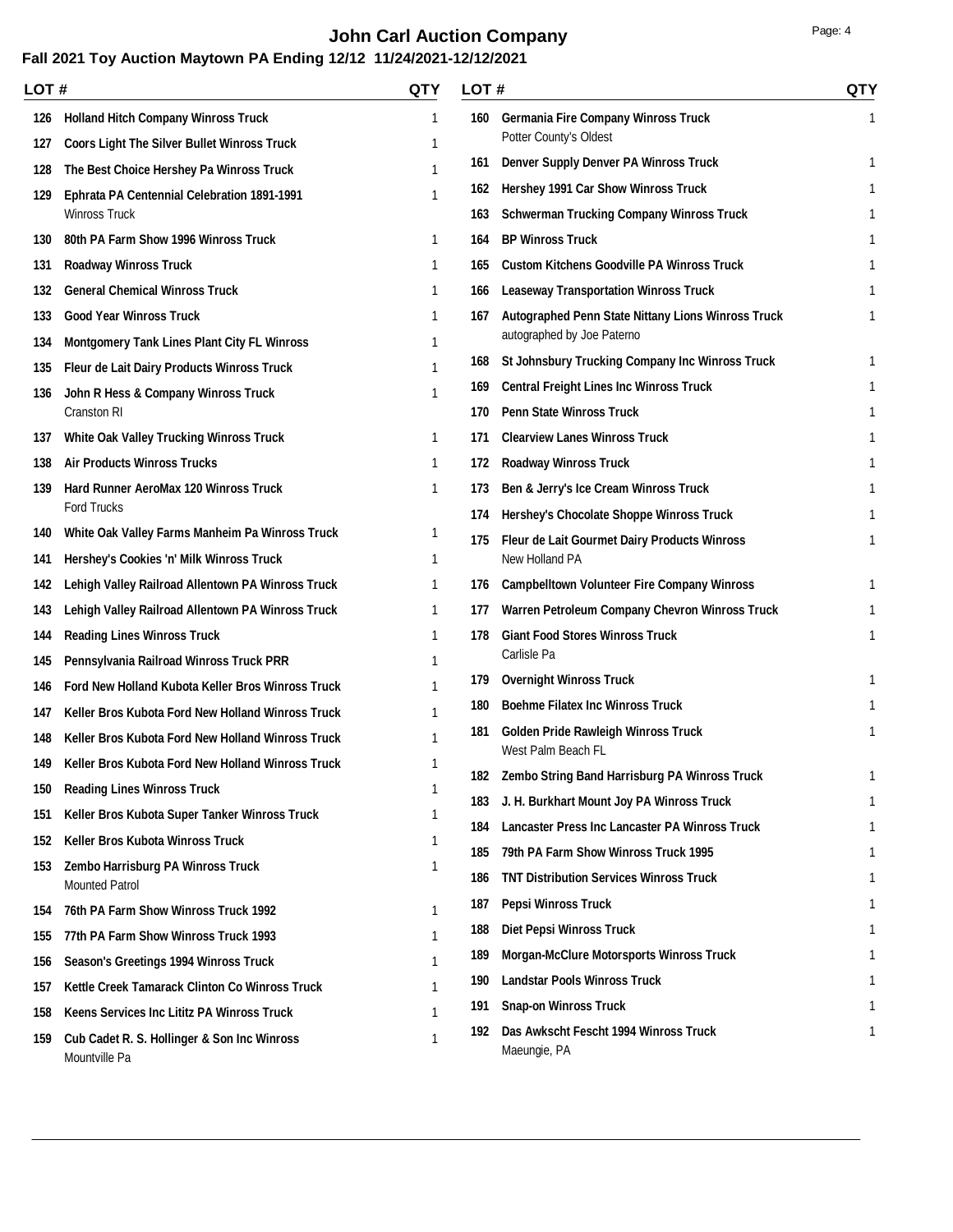# **John Carl Auction Company Page: 5 Page: 5**

|     | LOT #                                                                     |        | QTY<br>LOT# |                                                                   |   |
|-----|---------------------------------------------------------------------------|--------|-------------|-------------------------------------------------------------------|---|
| 193 | <b>Roadway Winross Truck</b>                                              | 1      | 228         | <b>Roadway Winross Truck</b>                                      | 1 |
| 194 | <b>ARL Network Winross Truck</b>                                          | 1      | 229         | <b>ANR Freight System Winross Truck</b>                           | 1 |
| 195 | <b>Penn State Winross Truck</b>                                           | 1      | 230         | <b>Billings Freight Systems Winross Truck</b>                     |   |
| 196 | <b>Roadway Winross Truck</b>                                              | 1      | 231         | <b>Batesville Casket Company Winross Truck</b>                    |   |
| 197 | Reese's Racing '94 Winross Truck                                          | 1      |             | <b>First Edition Number 3</b>                                     |   |
| 198 | <b>Crete Winross Truck</b>                                                | 1      | 232         | Heritage Custom Kitchens Winross Truck                            | 1 |
| 199 | Sunflower York, Nebraska Winross Truck                                    |        |             | New Holland PA                                                    | 1 |
| 200 | Pepsi Expresss Winross Truck                                              |        | 233         | <b>EverFresh Juice Co Winross Truck</b>                           |   |
| 201 | Sun Company Inc Sunoco Ultra94 Winross Truck                              |        | 234         | <b>Atlantic Optima 93 Winross Truck</b>                           |   |
| 202 | Winross 40/60 Club Winross Truck                                          |        | 235         | <b>Atlantic Optima 93 Winross Truck</b>                           |   |
| 203 | <b>Valvoline Winross Truck</b>                                            | 1      | 236         | <b>Esbenshade's Quality Meats Etown Pa Winross Truck</b>          |   |
| 204 | <b>Wilsonart Winross Truck</b>                                            | 1      | 237         | <b>Shell Oil Company Winross Truck</b>                            |   |
| 205 | <b>Carlos R Leffler Inc Winross Truck</b>                                 | ı      | 238         | <b>Warren Petroleum Co Winross Truck</b>                          |   |
|     | <b>Richland PA</b>                                                        |        | 239         | <b>Turkey Hill 60th Anniversary Winross Truck</b><br>Conestoga PA |   |
| 206 | <b>Pyroil Performance Products Winross Truck</b>                          | 1      | 240         | <b>Dart Container Corporation Winross Truck</b>                   |   |
| 207 | <b>Quality Carriers Plant City FL Winross Truck</b>                       | 1      | 241         | <b>Linden Winross Truck</b>                                       | 1 |
| 208 | Reese's Racing '94 Winross Truck                                          | 1      |             | Linden NJ                                                         |   |
| 209 | Kellogg's Corn Flakes Racing Team Winross Truck                           |        | 242         | <b>Pleasant Valley Farms Strasburg PA Winross Truck</b>           |   |
|     | <b>Hendrick Motorports</b>                                                |        | 243         | Merry Christmas 1990 Winross Truck                                |   |
| 210 | <b>Goodyear Racing Winross Truck</b>                                      | 1      | 244         | <b>Chemgro East Petersburg PA Winross Truck</b>                   |   |
| 211 | Palmyra PA Emergency Management Agency Winross                            | 1<br>1 | 245         | Winross Hospitaltiy Day August 4th 25 Years                       |   |
| 212 | Net One Truck Rental & Leasing Winross Truck                              |        | 246         | <b>WGAL-TV8 Winross Truck</b>                                     |   |
| 213 | <b>McDonald's Racing Team Winross Truck</b><br><b>Elliot Hardy Racing</b> |        | 247         | <b>Hatfield Quality Meats Winross Truck</b>                       |   |
| 214 | Sun Company Inc Exton PA Winross Truck                                    | 1      | 248         | <b>FFA PA Association Inc Winross Truck</b>                       |   |
| 215 | <b>Gian Good Stores Carlisle PA Winross Truck</b>                         |        | 249         | M.P. Clark Inc Potatoes Strasburg PA Winross                      |   |
| 216 | <b>Budweiser Clydesdales Winross Truck</b>                                | 1      | 250         | <b>Marathon Oil Company Findlay OH Winross Truck</b>              |   |
| 217 | <b>NBS Trucking LTD. Winross Truck</b>                                    |        |             | 251 Lancaster Newspaper Inc Winross Truck                         | 1 |
| 218 | <b>TIP Winross Truck</b>                                                  | 1      | 252         | Kreider Farms Manheim PA Winross Truck                            |   |
| 219 | <b>Pennzoil Bhari Racing Winross Truck</b>                                | 1      | 253         | <b>Cryoinfra Winross Truck</b>                                    |   |
| 220 | <b>Ford Quality Care Racing Winross Truck</b>                             | 1      | 254         | The New York Times Company Winross Truck                          |   |
| 221 | <b>Atkinson Frieght Lines Winross Truck</b>                               | 1      | 255         | Good's Furniture & Carpet New Holland PA Winross                  | 1 |
| 222 | Carlos R Leffler Inc 1941-1995                                            | 1      | 256         | <b>Hershey Meat &amp; Commissary Winross Truck</b>                |   |
| 223 | <b>Exide Batteries Racing Team Winross Truck</b>                          |        |             | Hershey PA                                                        |   |
| 224 | <b>Campbell Express Winross Truck</b>                                     |        | 257         | <b>Keebler Winross Truck</b>                                      |   |
| 225 | <b>ANR Advantage Transportation Co Winross Truck</b>                      |        | 258         | <b>Quality The Rochester Difference Winross Truck</b>             |   |
| 226 | <b>Pepsi Winross Truck</b>                                                |        | 259         | <b>Sensenig Roofing Winross Truck</b>                             |   |
| 227 | <b>Roadway Winross Truck</b>                                              |        | 260         | Watt & Shand Penn Square Park City Lancaster PA<br>Winross        |   |
|     |                                                                           |        |             |                                                                   |   |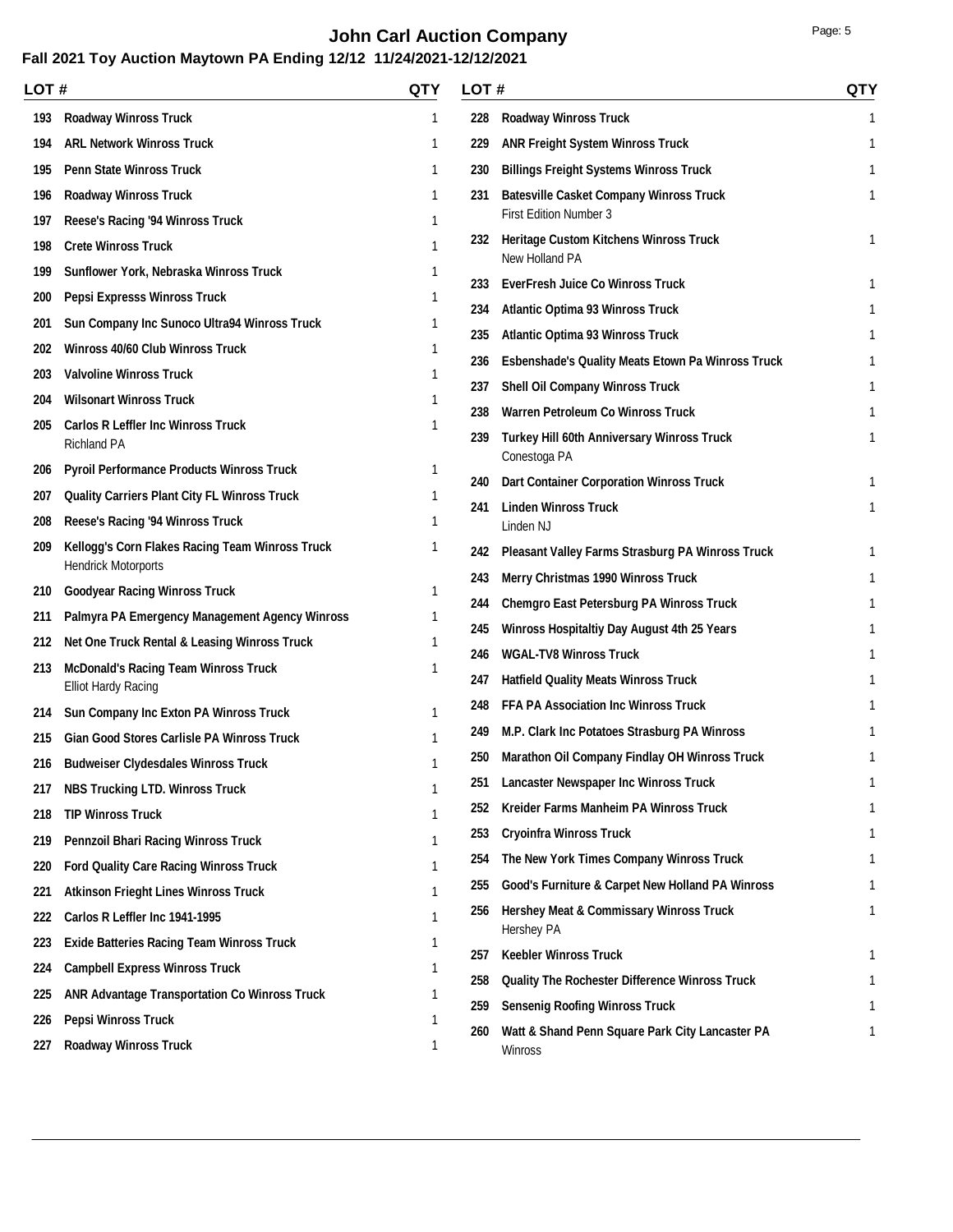# **John Carl Auction Company Page: 6 Page: 6**

|     | LOT#                                                                 |   | LOT# |                                                                               |   |
|-----|----------------------------------------------------------------------|---|------|-------------------------------------------------------------------------------|---|
| 261 | <b>Kreider Farms Manheim PA Winross Truck</b>                        | 1 | 296  | <b>Rustoleum Corporation Winross Truck</b>                                    | 1 |
| 262 | Palmyra Emergency Management Agency Winross                          | 1 | 297  | <b>Potter County Anglers Club Winross Truck</b>                               | 1 |
| 263 | <b>Esbenshade Farms Mount Joy PA Winross Truck</b>                   | 1 | 298  | <b>Burger King Disbribution Services Winross Truck</b>                        |   |
| 264 | Hershey Fall 1988 Winross Truck                                      | 1 | 299  | <b>PP&amp;L Lancaster Division Winross Truck</b>                              |   |
| 265 | Wissahickon Spring Water Inc Phila PA Winross                        | 1 | 300  | <b>Shaffer Winross Truck</b>                                                  |   |
| 266 | <b>C Curtis Hughes For Flowers Winross Truck</b>                     | 1 | 301  | 35th Annual Keyston Int Livestock Expostion 1991                              |   |
| 267 | The Living Word Academy Lancaster PA Winross                         | 1 |      | PA Livestock Assoc Winross                                                    |   |
| 268 | Hershey's Milk Chocolate Winross Truck                               | 1 | 302  | D.J. Shop 15th Anniversary Winross Truck                                      | 1 |
| 269 | Pleasant Valley Farm Strasburg PA Winross Truck                      | 1 |      | Dick & Judy Groft Lebanon PA                                                  |   |
| 270 | <b>Linden Winross Truck</b>                                          | ı | 303  | <b>Howell's Lancasater Auto Glass &amp; Paint Winross</b>                     |   |
| 271 | <b>Central Market The First 100 Years Winross Truck</b>              | 1 | 304  | <b>Ford Quality Trucks Kentucky Truck Plant Winross</b>                       |   |
|     | 1990                                                                 |   | 305  | Pennsylvania Railroad PRR Winross Truck<br>011081                             | 1 |
| 272 | Zembo String Band 1991 Winross Truck                                 | 1 | 306  | Keller Bros Buffalo Springs Lebanon Cty Winross                               |   |
| 273 | Hershey PA Antique Car Show October 1991 Winross                     | 1 | 307  | Pennsylvanian Railroad Tructrain PRR Winross                                  |   |
| 274 | <b>DART Container Corporation Mason MI Winross</b>                   | 1 |      | 2 Barry's Train Shop Etown PA trucks                                          |   |
| 275 | <b>Wheaton World Wide Moving Winross Truck</b>                       | 1 | 308  | <b>Yellow Winross Truck</b>                                                   | 1 |
|     | Penn Hershey Transfer Inc Hershey PA                                 |   | 309  | transcon Winross Truck                                                        | 1 |
| 276 | Hershey Fall 1988 Car Show Winross Truck                             | 1 | 310  | Antique Automobile Club Hershey Fall Meet 1984                                |   |
| 277 | <b>Manheim Auto Auction Winross Truck</b>                            | 1 |      | Winross truck                                                                 |   |
| 278 | The New York Times Company Winross Truck                             | 1 | 311  | The Martin-Brower Company Winross Truck                                       |   |
| 279 | AMP Incorporated Harrisburg PA Winross Truck                         | 1 |      | <b>McDonalds</b>                                                              |   |
| 280 | <b>Carlos R Leffler Inc Texaco Winross Truck</b>                     | 1 |      | 312 TMI Nuclear 3rd Anniversary Winross Truck                                 | 1 |
| 281 | 85th Anniversary Hersheypark Winross Truck                           | 1 |      | 313 Polaroid Fan-Cam Racing Team Winross Truck                                | 1 |
| 282 | Snavely's Lancaster Landisville PA Winross Truck                     | 1 | 314  | Hagan Racing Teams Ultra Racing Team Sunoco<br>Winross Truck - Thomasville NC |   |
| 283 | Das Awkscht Fescht Winross Truck                                     |   | 315  | <b>Winston Cup Motor Sports 20th Anniversary Winross</b>                      |   |
| 284 | Londonderry Fire Co No 1 Middletown PA Winross                       |   |      | 316 ADAP Racing Team Winross Truck                                            | 1 |
|     | 285 The Knoll Group Winross Truck                                    |   | 317  | <b>Polaroid FAN-CAM Racing Team Winross Truck</b>                             | 1 |
| 286 | <b>Lancaster Press Inc Winross Truck</b>                             | 1 | 318  | Tri Star Motorsports Country Time Winross Truck                               |   |
| 287 | <b>Exxon Company USA Winross Truck</b>                               | 1 | 319  | <b>DuPont Racing Team Jeff Gordon Winross Truck</b>                           |   |
| 288 | Mid America Truck Show 1992 Louisville Winross                       |   | 320  | Kodiak Racing Team Ken Schrader Winross Truck                                 |   |
| 289 | Antique Automobile Club of America Limited Ed<br>47 Years of Service | 1 | 321  | <b>Coors Light Bill Elliot Winross Truck</b>                                  |   |
| 290 | <b>Groff's Snack Foods Bowmansville PA Winross</b>                   | 1 | 322  | <b>STP Richard Petty Racing Team Winross Truck</b>                            |   |
| 291 | <b>Winross Collector's Club of America Truck</b>                     | 1 | 323  | <b>Budweiser Racing Bill Elliot Winross Truck</b>                             |   |
|     | National Headquarters Mount Joy PA                                   |   | 324  | STP Race Team 1992 Fan Appreciation Tour Winross                              |   |
| 292 | <b>CR's Friendly Markets Winross Truck</b>                           | 1 | 325  | Doyle Ford Chief Starter Winston Cup Winross                                  |   |
| 293 | <b>Frozen Products Dairy Division Winross Truck</b>                  | 1 | 326  | <b>Texaco Havoline Racing Team Winross Truck</b>                              |   |
| 294 | <b>Hershey's Special Dark Winross Truck</b>                          | 1 | 327  | J.D. Mc Duffie Racing Sanford NJ Pontiac Winross                              |   |
| 295 | <b>Mayflower Winross Truck</b>                                       | 1 |      |                                                                               |   |
|     |                                                                      |   |      |                                                                               |   |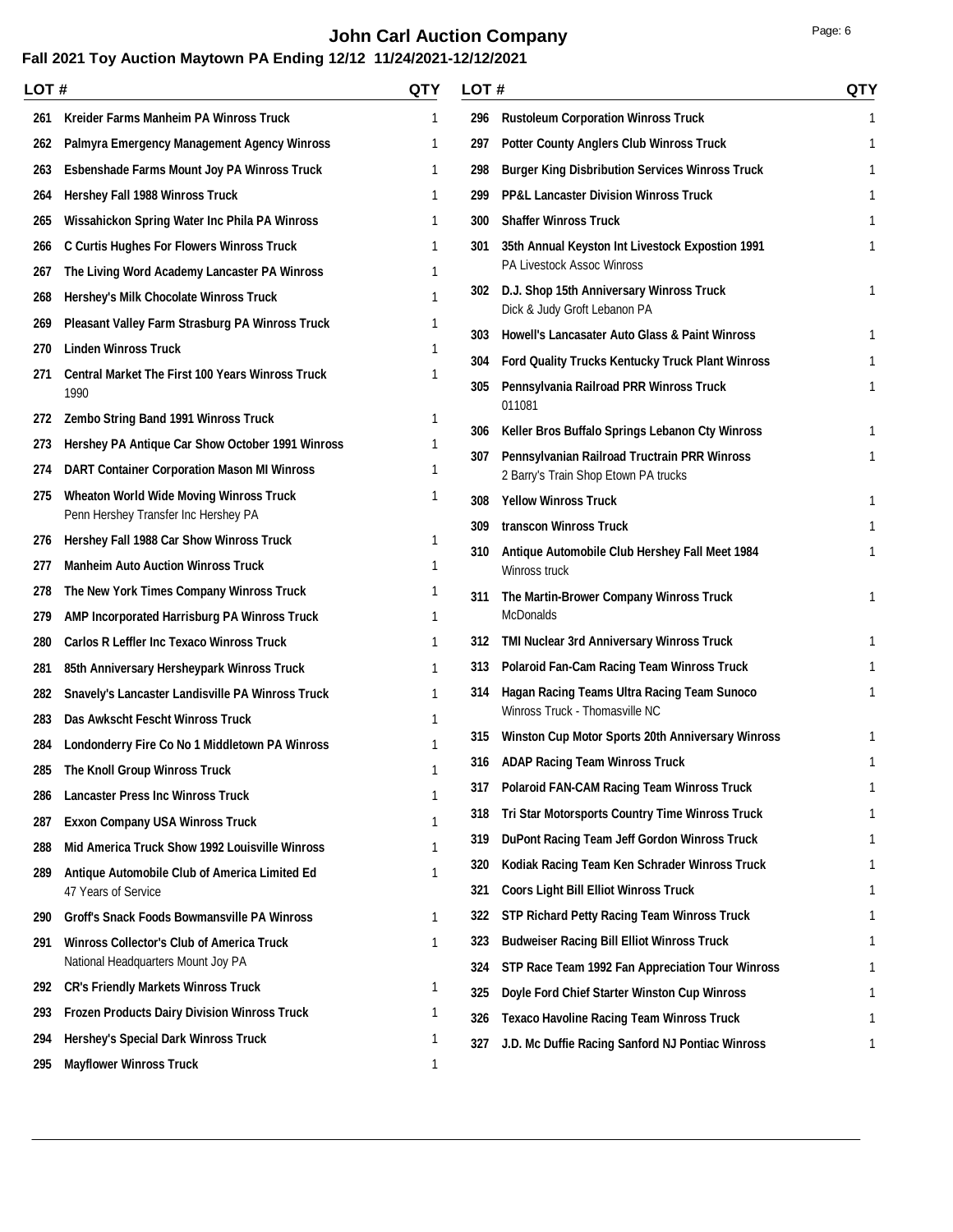# **John Carl Auction Company Page: 7 Page: 7**

|     | LOT #                                                                              |   |            | LOT #                                                                 |   |
|-----|------------------------------------------------------------------------------------|---|------------|-----------------------------------------------------------------------|---|
| 328 | <b>Alabama Winross Truck</b>                                                       | 1 | 361        | <b>Exxon Winross Truck</b>                                            | 1 |
| 329 | Valvoline Roush Racing Winross Truck Mark Martin                                   |   | 362        | <b>Omalon Winross Truck</b>                                           | 1 |
| 330 | <b>Interstate Batteries Racing Winross Truck</b><br>Dale Jarrett                   | 1 | 363        | <b>Hanover Winross Truck</b><br>Hanover PA                            | 1 |
| 331 | Sabio Racing Kyle Petty Winross Truck                                              | 1 | 364        | <b>Dukakis Bensten 88 Winross Truck</b>                               | 1 |
| 332 | <b>ADAP Auto Palace Racearama Winross Truck</b>                                    | 1 | 365        | <b>Bush Quayle 88 Winross Truck</b>                                   | 1 |
| 333 | Kodak Film Racing Team Winross Truck                                               |   | 366        | <b>Mt Olive Pickle Co. Winross Truck</b>                              | 1 |
| 334 | <b>Hooters Racing Winross Truck</b>                                                | 1 |            | Mount Olive NC                                                        |   |
| 335 | PPG Race Car Team Indy Car World Series Winross                                    | 1 | 367        | <b>C.A. Martin Sons Mountville PA Winross Truck</b>                   |   |
| 336 | Western Auto Racing Darell Waltrip Winross Truck                                   | 1 | 368        | Downy's Honey Butter Manheim PA Winross Truck                         |   |
| 337 | <b>Sunoco Ultra Racing Team Terry Labonte</b>                                      | 1 | 369        | <b>Enck's Family Restaurant &amp; Gift Shop Winross</b><br>Manhiem PA | 1 |
| 338 | <b>Autographed Gerhart Racing Winross Truck</b><br>autographed by Bobby Gerhart Jr | 1 | 370        | Aero Force 87' All American Tour Winross Truck                        |   |
| 339 | <b>Coors Racing Winross Truck Bill Elliot</b>                                      | 1 | 371        | Dutch Wonderland Lancaster PA Winross Truck                           |   |
| 340 | <b>Maxwell House Racing Winross Truck</b>                                          | 1 | 372        | <b>Conestoga Winross Truck</b>                                        |   |
|     | autographed by Sterling Marlin<br>Junior Johnson & Associates Inc                  |   | 373        | Yingst Auto Sales Mount Joy PA Winross Truck<br>25th Anniversary      |   |
| 341 | <b>Navistart International Winross Truck 1989</b>                                  | 1 | 374        | <b>Kreider Farms Winross Truck</b>                                    |   |
| 342 | <b>Smartfood Winross Truck</b>                                                     | 1 | 375        | Yingst Auto Sales Mount Joy Pa Winross Truck                          |   |
| 343 | <b>Hess Mills Purina Chow Winross Truck</b>                                        | 1 |            | 25th Anniversary                                                      |   |
| 344 | <b>Chevron USA Winross Truck</b>                                                   | 1 | 376        | <b>Carlos R Leffler Co Winross Truck</b>                              |   |
| 345 | Three 1990 Lancaster Farm Toy Show Winross Trucks                                  |   | 377        | Hershey's Chocolate Lowfat Milk Winross Truck                         |   |
| 346 | Three 1989 Lancaster Farm Toy Show Winross Truck                                   | 1 | 378        | 1948 Ford Winross Truck                                               |   |
| 347 | Warner Lambert Trident Winross Truck                                               |   | 379        | York Fair 1991 Winross Truck                                          |   |
| 348 | Lancaster County Humane League Winross Truck                                       |   | 380        | <b>AACA National Fall Meet Winross Truck</b>                          |   |
| 349 | WXXI 1989 21 Salute Auction Winross Truck                                          |   | 381        | 1992 Election Democrat & Republican Winross                           |   |
| 350 | <b>Champion Raisins Winross Truck</b>                                              | 1 |            | 382 3 Lancaster Farm Toy Show 1990 Winross Trucks                     |   |
| 351 | Spring Carlisle 1990 Car Show Winross Truck                                        | 1 | າດາ<br>585 | <b>Overnite Transportation Co Winross Truck</b>                       |   |
| 352 | <b>Groendyke Transport Inc Winross Truck</b>                                       |   | 384        | Das Awkscht Fescht 1993 Winross Truck                                 |   |
| 353 | <b>Purina Mills Inc Winross Truck</b>                                              |   |            | 40th anniversary                                                      |   |
| 354 | <b>Cole's Quality Foods Inc Winross Truck</b>                                      |   | 385        | <b>Motor Cargo Winross Truck</b>                                      |   |
| 355 | We've Got Friends In Pennsylvania Winross Truck                                    | 1 | 386        | <b>McClean Trucking Co Winross Truck</b>                              |   |
|     | Hospitality Day 1989- Allentown Hilton                                             |   | 387        | <b>Old Dominion Freight Line Winross Truck</b>                        |   |
| 356 | Pennsylvania America Starts Here Winross Truck                                     | 1 | 388        | <b>Overnite Winross Truck</b>                                         |   |
| 357 | Pine View Dairy Lancaster Pa Winross Truck                                         |   | 389        | <b>CF Winross Truck</b>                                               |   |
| 358 | Louis Fishgold Wholesale Fruits & Vegentables                                      |   | 390        | <b>Watkins Winross Truck</b>                                          |   |
|     | Winross - Rochester NY                                                             |   | 391        | <b>Umberger's Of Fontana Inc Winross Truck</b>                        |   |
| 359 | The Living Word Academy Lancaster PA Winross                                       | 1 | 392        | <b>Fisher's Home Improvements Winross Truck</b><br>Manheim PA         | 1 |
| 360 | <b>Carlos R Leffler Chevron Winross Truck</b>                                      | 1 |            |                                                                       |   |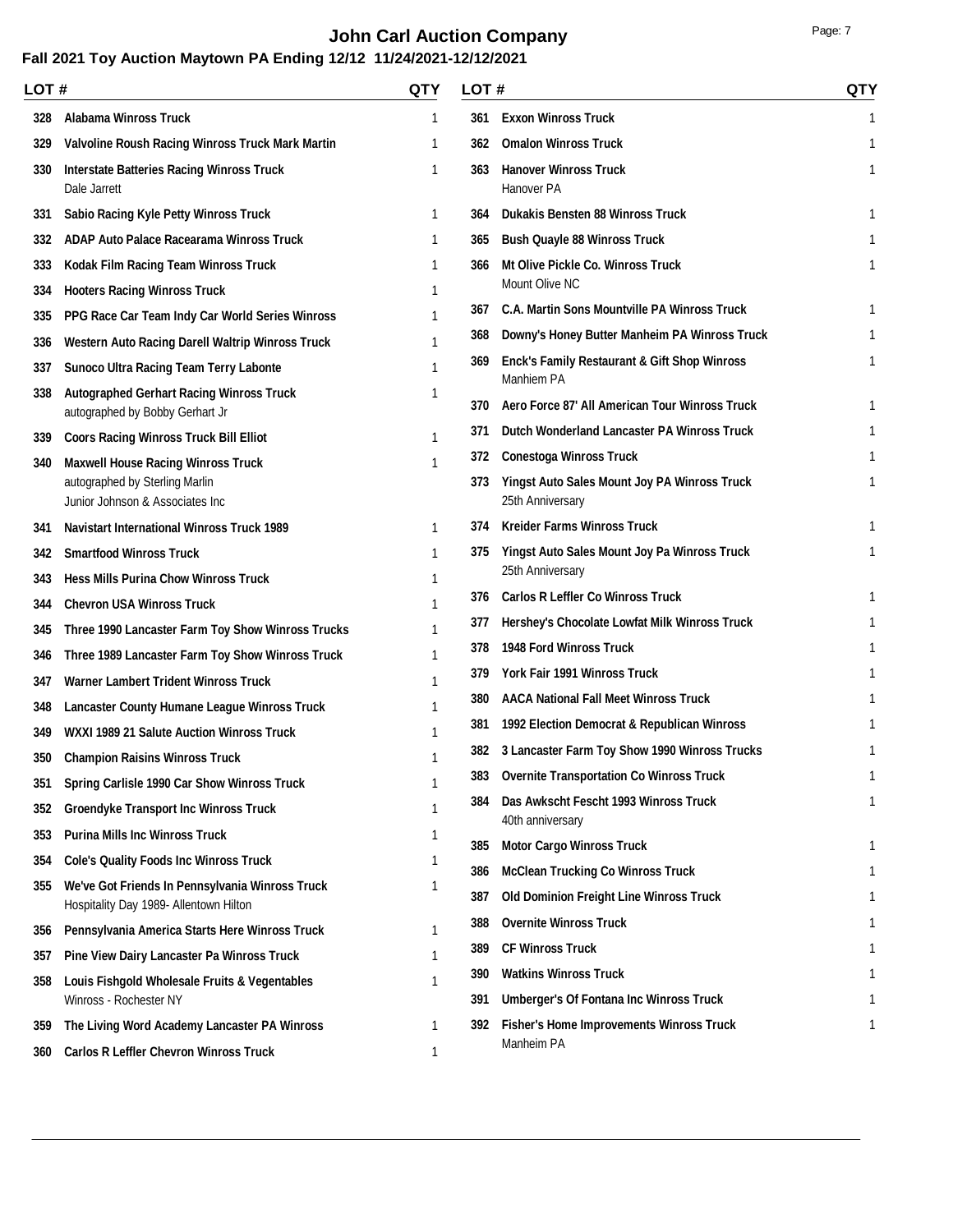# **John Carl Auction Company Page: 8 Page: 8**

| LOT # |                                                       | <b>QTY</b> | LOT#       |                                                                                                | <b>QTY</b> |
|-------|-------------------------------------------------------|------------|------------|------------------------------------------------------------------------------------------------|------------|
| 393   | <b>Wolgemuth Auction Service Manheim PA Winross</b>   | 1          | 429        | Wissahickon Spring Water Phila PA Winross Truck                                                | 1          |
| 394   | <b>Good's Store Winross Truck</b>                     | 1          | 430        | <b>Weaver Construction East Earl PA Winross Truck</b>                                          |            |
| 395   | <b>RourkeEno Winross Truck</b>                        | 1          | 431        | <b>Garosi Bros Collectibles &amp; Flea Market Winross</b>                                      | 1          |
| 396   | <b>Lititz Mutual Insurance Company Winross Truck</b>  | 1          |            | Annville PA                                                                                    |            |
| 397   | Palmyra Balonga Co Seltzer's Winross Truck            | 1          | 432        | <b>Warner Lambert Winross Truck</b>                                                            | 1          |
| 398   | <b>SIMETCO Winross Truck</b>                          |            | 433.       | <b>Garosi Bros Collectibles &amp; Flea Market Winross</b><br><b>Annville PA</b>                | 1          |
| 399   | <b>Shaffer Winross Truck</b>                          | 1          |            |                                                                                                |            |
| 400   | <b>Cooper Tires Winross Truck</b>                     | 1          | 434        | <b>Holland Hitch Company Winross Truck</b>                                                     | 1          |
| 401   | <b>Martins ServiStar Hardware Leola Winross Truck</b> | 1          | 435        | <b>Hershey 1990 Winross Truck</b>                                                              |            |
|       | 40th anniversary                                      |            | 436        | <b>Goodville Fire Co. Winross Truck</b>                                                        |            |
| 402   | '89 Dutchland Colector Auto Auction Winross Truck     |            | 437        | AeroForce Coast to Coast Challenge Winross Truck                                               |            |
| 403   | <b>St Johnsbury Trucking Co Winross Truck</b>         |            | 438        | Dutch Wonderland Lancaster PA Winross Truck                                                    |            |
| 404   | <b>Leaseway Transportation Winross Truck</b>          |            | 439        | <b>Mason Dixon Winross Truck</b>                                                               | 1          |
| 405   | <b>Heluva Good Cheese Winross Truck</b>               | 1          | 440        | Snap-on Tools 1995 Limited Ed. Winross Truck<br>75 years                                       |            |
| 406   | <b>Schwerman Trucking Company Winross Truck</b>       | 1          | 441        | <b>Ephrata Diamond Spring Water Winross Truck</b>                                              | 1          |
| 407   | Palmyra Bologna Co Selzters Winross Truck             |            | 442        | <b>Sensenig Roofing Winross Truck</b>                                                          |            |
| 408   | M.W. Agri Service Inc Winross Truck                   | 1          | 443        | <b>Bil-Mar Foods Inc Winross Truck</b>                                                         |            |
| 409   | <b>Liquid Carbonic Winross Truck</b>                  | 1          | 444        | <b>First Winross Container Introduced 1981</b>                                                 |            |
| 410   | La Victoria Foods Inc Winross Truck                   |            | 445        | Rhode Island The 13th State Winross Truck                                                      |            |
| 411   | Armstrong Lancaster Floor Plant Winross Truck         |            |            |                                                                                                |            |
| 412   | Delo 400 Multi Grade Truck Racing Winross Truck       |            | 446        | Kenneth Sagely Trucking Winross Truck<br><b>Childrens Miracle Network 1990 Reese's Winross</b> |            |
| 413   | <b>East Petersburg Fire Rescue Winross Truck</b>      |            | 447        |                                                                                                |            |
| 414   | Hawthorne Electric Inc Mount Joy PA Winross Truck     |            | 448        | Warner Lambert Listerine Winross Truck                                                         |            |
| 415   | <b>Horst Group Power Pro Equipment Winross Truck</b>  |            | 449<br>450 | <b>Champion Raisins Winross Truck</b><br><b>Hatfield Meats Winross Truck</b>                   |            |
| 416   | <b>Adirondack Beverage Company Inc Winross Truck</b>  |            |            |                                                                                                |            |
| 417   | Spring Glenn Farm Kitchen Ephrata PA Winross          | 1          | 451        | <b>Hershey Fire Dept Winross Truck</b>                                                         |            |
| 418   | L.H. Burkhart Milk Hauling Winross Truck              |            | 452        | <b>Snap-on Winross Truck</b>                                                                   | 1          |
|       | Mount Joy PA                                          |            | 453        | <b>Pepsi Winross Truck</b>                                                                     | 1          |
| 419   | Hershey Fall 1988 Winross Truck                       | 1          | 454        | <b>Morgan Distribution Anderson Windowalls Winross</b><br>Mechanicsburg PA                     |            |
| 420   | <b>Carlos R Leffler Inc Winross Truck</b>             | 1          | 455        | <b>Firestone USA Winross Truck</b>                                                             |            |
| 421   | P I E Nationwide Winross Truck                        | ı          | 456        | <b>Pepsi Winross Truck</b>                                                                     |            |
| 422   | <b>Bekins Winross Truck</b>                           |            | 457        | <b>Dayton Tire Winross Truck</b>                                                               |            |
| 423   | Spring Glenn Farm Kitchen Ephrata PA Winross          | 1          | 458        | <b>Pepsi Express Winross Truck</b>                                                             |            |
| 424   | <b>Florin Fire Co Inc Winross Truck</b>               | 1          |            | <b>Monro Muffler Brake Winross Truck</b>                                                       |            |
| 425   | <b>Goodyear Wingfoot Express Winross Truck</b>        | ı          | 459        |                                                                                                |            |
| 426   | <b>Horst Group Winross Truck</b>                      | 1          | 460<br>461 | <b>Ward Trucking Winross Trucking</b><br>Pepsi Winross Truck                                   |            |
| 427   | D.B. Fisher Charter & Tours Winross Truck             | 1          |            |                                                                                                |            |
| 428   | <b>Weaver Nut Company Winross Truck</b>               | 1          | 462        | <b>Without Trucks America Stops Winross Truck</b>                                              |            |
|       |                                                       |            | 463        | <b>Shady Maple Smorgasbord Winross Truck</b>                                                   |            |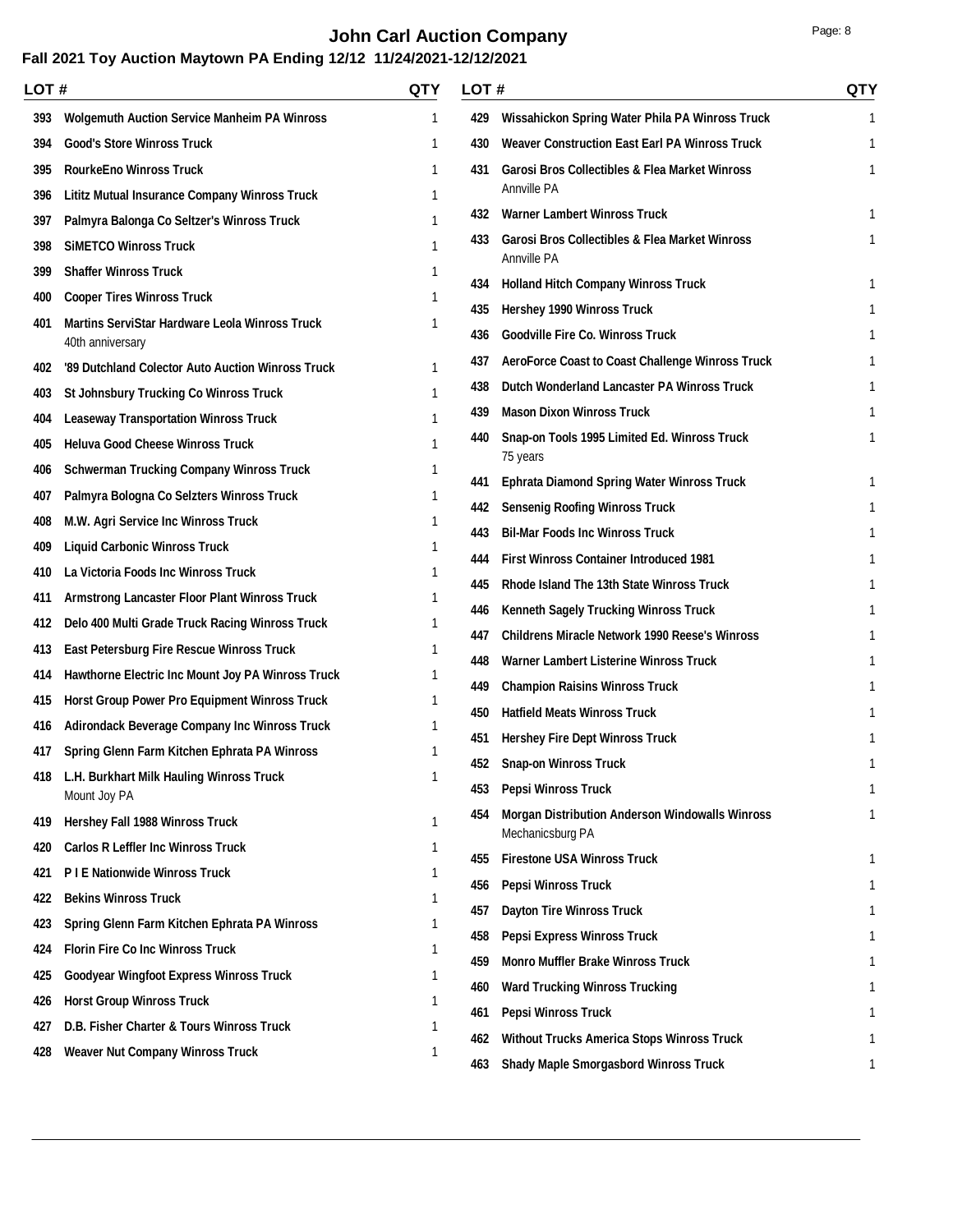# **John Carl Auction Company Page: 9 Page: 9**

| LOT# |                                                                                 | QTY          | LOT# |                                                                                    | <b>QTY</b> |
|------|---------------------------------------------------------------------------------|--------------|------|------------------------------------------------------------------------------------|------------|
| 464  | Hershey's Strawberry Syrup Winross Truck                                        | 1            | 498  | Zembo Mounted Patrol Harrisburg PA Winross Truck                                   | 1          |
| 465  | John Cope's Food Product Winross Truck                                          | 1            | 499  | <b>Reese's Pieces</b>                                                              | 1          |
| 466  | Zembo Temple Antique & Classic Car Show Winross                                 | 1            | 500  | <b>2000 PSATS Winross Truck</b>                                                    | 1          |
| 467  | Dutch-Way Farms Myerstown PA Winross Truck                                      | 1            | 501  | Evergreen Tractor Co Inc Lebanon PA Winross Truck                                  |            |
| 468  | Zembo Temple Antique & Classic Car Unit Winross                                 | 1            | 502  | Keller Bros Ford New Holland Kubota Winross Truck                                  |            |
|      | 1992                                                                            |              | 503  | Peter Paul Almond Joy Winross Truck                                                |            |
| 469  | <b>Bo's Body Shop Manheim PA Winross Truck</b>                                  | 1            | 504  | Hershey's Sweet Milk Chocolate With Almonds                                        |            |
| 470  | <b>CoreStates Hamilton Bank Winross Truck</b>                                   | 1            |      | Winross                                                                            |            |
| 471  | <b>Schupp's Grain Roasting Winross Truck</b>                                    | 1            | 505  | The Winross Collector's Club of America Truck                                      |            |
| 472  | <b>Perrigo Winross Truck</b>                                                    | $\mathbf{1}$ |      | 5th Anniversary                                                                    |            |
| 473  | <b>Aument Brake &amp; Supply Inc Winross Truck</b>                              | 1            | 506  | <b>Holland Hitch Company Winross Truck</b>                                         | 1          |
|      | Lancaster PA                                                                    |              | 507  | Louisville Churchill Downs Kentuck Derby Winross                                   |            |
| 474  | Roy Ressler & Son Inc Mountville PA Winross Truck                               | 1            | 508  | <b>Hershey's Winross Truck</b>                                                     |            |
| 475  | Hershey Region A.A.C.A. National Fall Meet 1989                                 | 1            | 509  | <b>Winross Collector's Club of America Truck</b>                                   |            |
| 476  | Das Awkscht Fescht 1991 Winross Truck                                           | 1            | 510  | Robert E Little Inc. 50th Anniversary Winross<br>Zieglerville PA Holiday Greetings |            |
| 477  | <b>Andes Candies Winross Truck</b>                                              | 1            | 511  | Robert E Little Inc. 50th Anniversary Winross                                      | 1          |
| 478  | Das Awkscht Fescht 1990 Winross Truck                                           | 1            |      | Zieglerville PA - Holiday Greetings                                                |            |
| 479  | A.A.C.A National Fall Meet Hersey Region 1992                                   | 1            |      | 512 Winross Collectors Club of America 80th                                        | 1          |
| 480  | <b>Griffith Oil Winross Truck</b>                                               | 1            |      | <b>Horst Group</b>                                                                 |            |
| 481  | <b>Rough and Tumble Winross Truck</b><br>40th Anniversary Hosing Case Expo 1988 | 1            | 513  | 1993 Eastern Division Fall Meet Hershey PA                                         |            |
| 482  | <b>Red Arrow Freight Lines Winross Truck</b>                                    | 1            | 514  | Ford Trucks in the 70's Winross Trucks                                             |            |
| 483  | <b>GI Trucking Company Winross Truck</b>                                        | 1            | 515  | <b>Ford Trucks in the Thirties Winross Truck</b>                                   | 1          |
| 484  | <b>Roadway Winross Truck</b>                                                    | 1            |      | 516 Ford Trucks Roll Into The Fifties Winross Truck                                |            |
| 485  | <b>Ward Trucking Winross Truck</b>                                              | 1            | 517  | Ford Motor Company Spreads It's Wings Winross                                      |            |
| 486  | <b>Carolina Winross Truck</b>                                                   |              | 518  | The Famous Model T 1912-1913 Winross                                               |            |
| 487  | <b>Yellow Winross Truck</b>                                                     | 1            | 519  | Innovative Years at Ford 1937-1938 Winross Truck                                   | 1          |
| 488  | <b>A-P-A Transport Winross Truck</b>                                            | 1            |      | 520 Ford V-8 Truck Engines Winross Trucks                                          |            |
| 489  | October 11, 12, 13 Quilt Show Winross Truck                                     | 1            | 521  | The First Ford Truck 1905 Winross Truck                                            |            |
| 490  | <b>Strasburg Fire Co Winross Truck</b>                                          |              | 522  | 1960's Mustang Winross Truck                                                       |            |
| 491  | <b>Warner Lambert Winross Truck</b>                                             |              | 523  | Ford Trucks Go To War 1917-1918 Winross Truck                                      |            |
|      | <b>TNT United Truck Lines Winross Truck</b>                                     |              | 524  | <b>Ford During WWII Winross Truck</b>                                              |            |
| 492  |                                                                                 |              | 525  | <b>Red Star Express Winross Truck</b>                                              |            |
| 493  | Carlos R. Leffler Inc. 50 Years Winross Truck<br><b>Richland PA</b>             |              | 526  | JC Productions Mount Joy PA Winross Truck                                          | 1          |
| 494  | <b>Roadway Winross Truck</b>                                                    |              |      | Lancaster County Amish Quilts                                                      |            |
| 495  | Schwanter Bros & Co. Inc. Wnross Truck                                          | 1            | 527  | NorthAmerican Geo W Weaver & Son Inc. Winross                                      |            |
|      | Lancaster PA                                                                    |              | 528  | PA Farm Show 1997 Winross Truck                                                    |            |
| 496  | <b>Carlos R. Leffler Inc Winross Truck</b>                                      | 1            | 529  | 82nd PA Farm Show 1998 Winross Truck                                               |            |
| 497  | The Bon Ton Winross Truck                                                       | 1            | 530  | <b>JC Productions Winross Truck</b>                                                | 1          |
|      |                                                                                 |              |      |                                                                                    |            |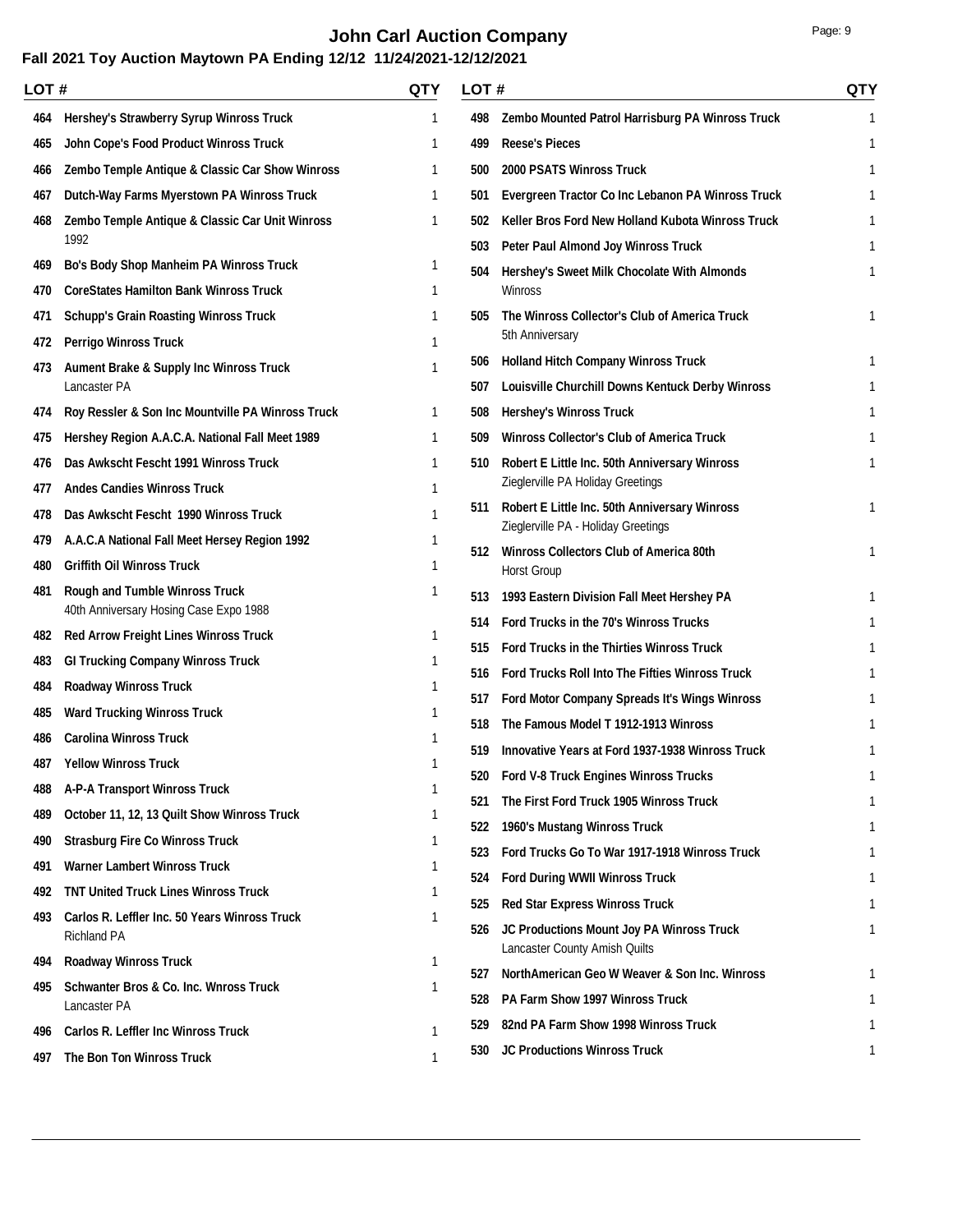# **John Carl Auction Company Page: 10** Page: 10

| LOT # |                                                            | QTY | LOT# |                                                                                                   | <b>QTY</b> |
|-------|------------------------------------------------------------|-----|------|---------------------------------------------------------------------------------------------------|------------|
| 531   | <b>Pepsi Winross Truck</b>                                 | 1   | 565  | Hess RV With ATV & Motorbike 2018                                                                 | 1          |
| 532   | Keller Bros Kubota Ford Winross Truck                      | 1   | 566  | Hess Dump Truck & Loader 2011                                                                     | 1          |
| 533   | <b>Hershey's 5th Avenue Winross Truck</b>                  | 1   | 567  | Hess Toy Truck Rescue Team 2019                                                                   |            |
| 534   | Zembo Temple & Kodak Winross Trucks                        | 1   | 568  | Hess Toy Truck and Racers 1997                                                                    |            |
| 535   | <b>AACA Library &amp; Rearch Center Winross Truck</b>      | 1   | 569  | <b>Hess Toy Tanker Truck</b>                                                                      |            |
|       | 1992 Hershey PA                                            |     | 570  | Hess Toy Truck and Helicopter 2006                                                                |            |
| 536   | <b>Mack Trucks &amp; Dutch Gold Honey Winross Trucks</b>   | 1   | 571  | Hess Helicopter with Motorcycle and Cruiser                                                       |            |
| 537   | <b>Wegmans &amp; Lever Brothers Company Winross Trucks</b> | 1   | 572  | Hess Sport Utility Vehicle and Motorcycle 2004                                                    |            |
| 538   | Sam S Smucker & Sons & Zerbe Chip Winross                  | 1   | 573  | Hess Monster Truck with Motorcycles 2007                                                          |            |
| 539   | AACA Library & Research Center Winross Truck               | 1   | 574  | Hess Toy Truck and Jet 2010                                                                       | 1          |
| 540   | <b>AACA 1992 Hershey PA Winros Truck</b>                   | 1   | 575  | Hess Toy Truck and Racecars 2003                                                                  |            |
|       | AACA Library & Research Center                             |     | 576  | <b>Hess Fire Truck 2000</b>                                                                       |            |
| 541   | <b>Mountain Dew Winross Truck</b>                          | 1   | 577  | Hess Race Car and Racer 2009                                                                      |            |
| 542   | Sam S Smucker & Sons Inc. Winross Truck<br>CAT B25         |     | 578  | <b>Hess Fire Truck and Ladder Rescue 2015</b>                                                     |            |
| 543   | <b>Snuggle &amp; Western Auto Winross Trucks</b>           | 1   | 579  | Hess Toy Truck and Helicopter 1995                                                                |            |
| 544   | <b>TNT Reddaway Truck Line Winross Truck</b>               | 1   | 580  | Hess Toy Truck and Front Loader 2008                                                              |            |
| 545   | <b>WESCO Winross Truck</b>                                 |     | 581  | Hess Toy Truck and Racer 1988                                                                     |            |
| 546   | <b>Liquid Air Winross Truck</b>                            | 1   | 582  | <b>Hess Toy Truck Bank</b>                                                                        | 1          |
| 547   | <b>Western Auto &amp; C Curtis Hughes For Flowers</b>      |     | 583  | Hess Toy Truck and Racer 1991                                                                     |            |
|       | <b>Winross Trucks</b>                                      |     | 584  | <b>Hess Recreation Van 1998</b>                                                                   |            |
| 548   | Hess Ambulance & Rescue Truck 2020                         | 1   | 585  | 2 Toy Banks: Model T Van & Texaco Tanker                                                          |            |
| 549   | <b>Hess Toy Fire Truck 1989</b>                            | 1   | 586  | <b>5 Hess Miniature Trucks</b>                                                                    |            |
| 550   | <b>Hess Toy Fire Truck Bank</b>                            | 1   | 587  | <b>4 Hess Miniature Trucks</b>                                                                    |            |
| 551   | <b>First Hess Truck Toy Bank</b>                           | 1   | 588  | <b>4 Hess Miniature Trucks</b>                                                                    |            |
| 552   | <b>Hess Patrol Car</b>                                     | 1   | 589  | <b>4 Hess Miniature Trucks</b>                                                                    |            |
| 553   | <b>Hess Emergency Truck 1996</b>                           | 1   | 590  | 3 Vintage Toy Vehicle Banks                                                                       | 1          |
| 554   | <b>Hess Rescue Truck 1994</b>                              | 1   | 591  | <b>4 Misc Toy Trucks</b>                                                                          | 1          |
| 555   | Hess Toy Truck and Airplane 2002                           | 1   | 592  | <b>3 Vintage Toy Banks</b>                                                                        |            |
| 556   | <b>Hess Toy Truck Bank</b>                                 | 1   | 593  | 3 Vintage Toy Banks                                                                               |            |
| 557   | Hess Toy Truck and Space Cruiser 2014                      | 1   | 594  | 3 Vintage Toy Banks                                                                               |            |
| 558   | Hess Helicopter and Rescue 2012                            | 1   | 595  | Texaco Truck & Ford Delivery Van Coin Banks                                                       |            |
| 559   | Hess Toy Truck and Tractor 2013                            | 1   | 596  | 2 Vintage Toy Coin Banks                                                                          |            |
| 560   | Hess Toy Truck and Space Shuttle with Satellite            | 1   | 597  | 3 Vintage Toy Banks                                                                               |            |
|       | 1999                                                       |     | 598  | 2 Vintage Coin Banks                                                                              |            |
| 561   | Hess 18 Wheeler and Racer 1992                             | 1   | 599  | 3 Vintage Toy Banks                                                                               |            |
| 562   | Hess Toy Truck and Race Car 2011                           |     | 600  | 2 Vintage Texaco Toy Coin Banks                                                                   |            |
| 563   | Hess Emergency Truck With Rescue Vehicle 2005              |     | 601  | 3 Vintage Texaco Toy Coin Banks                                                                   |            |
| 564   | Hess Toy Truck And Dragster 2016                           | 1   | 602  | 2 Vintage Texaco Coin Banks & 1955 Chevy Custom<br>the 1955 Chevy Custom is 1/25 scale True Value |            |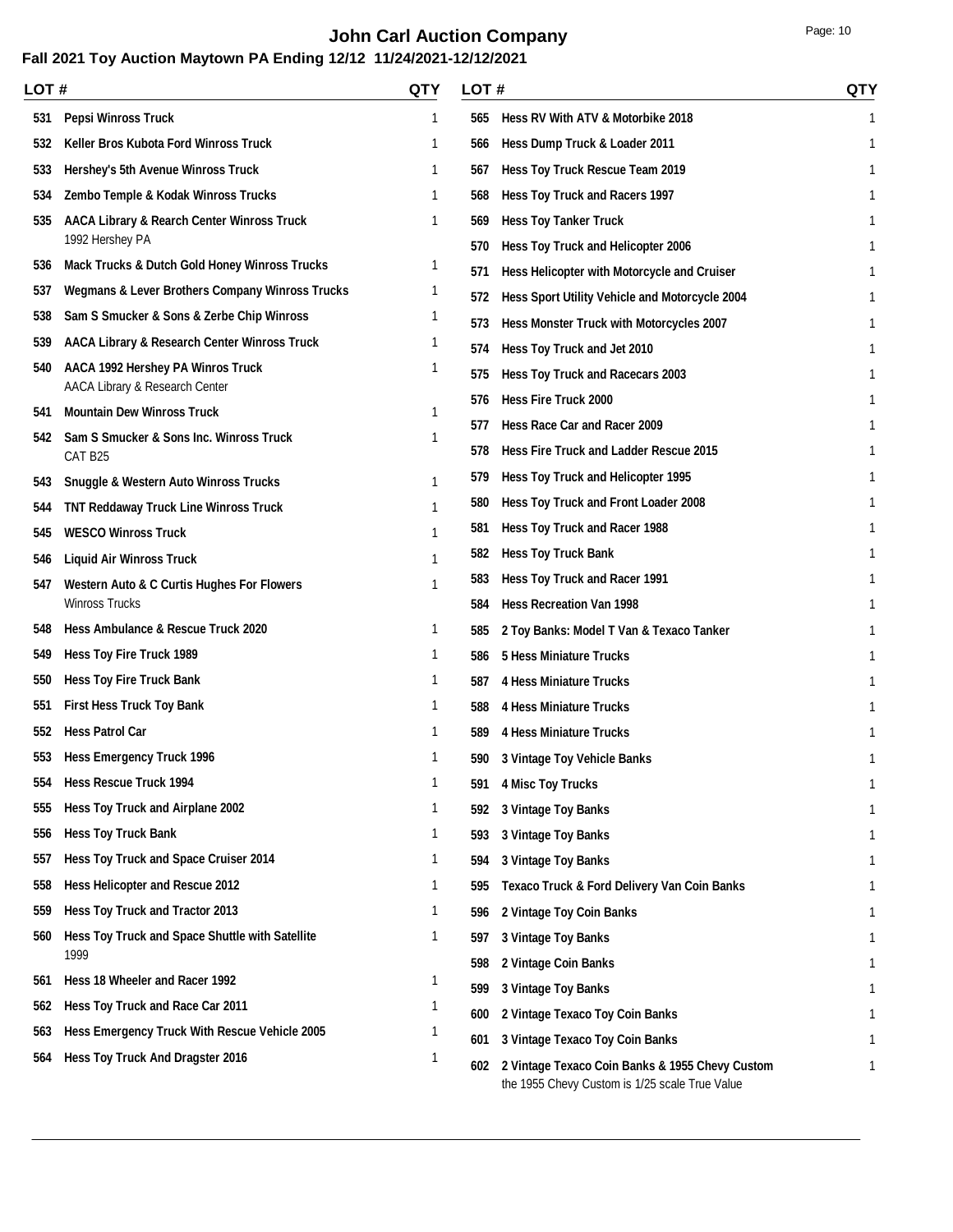# **John Carl Auction Company Page: 11**

| LOT # |                                                                                                                  | QTY          | LOT# |                                                                      | <b>QTY</b> |
|-------|------------------------------------------------------------------------------------------------------------------|--------------|------|----------------------------------------------------------------------|------------|
| 603   | Vintage True Value Hot Rod Coin Bank                                                                             | $\mathbf{1}$ |      | 632 3 True Value Collector Coin Banks By Ertl                        | 1          |
| 604   | Vintage True Value Hot Rod Coin Bank                                                                             | $\mathbf{1}$ | 633  | 2 True Value Collector Trucks By Ertl                                | 1          |
| 605   | 1947 Dodge Pickup True Value Coin Bank                                                                           | 1            | 634  | 3 Collector Coin Banks By Ertl                                       | 1          |
| 606   | 1967 Chevy Nomad True Value Coin Bank                                                                            | 1            | 635  | 2 True Value Collector Coin Banks                                    | 1          |
| 607   | 1940 Ford Pickup True Value Coin Bank                                                                            | 1            | 636  | 2 True Value Collector Coin Truck Banks                              |            |
| 608   | 1969 Ford Mustang Boss 302 Coin Bank                                                                             | 1            |      | die cast                                                             |            |
| 609   | 1950 Ford F-15 Pickup True Value Coin Bank                                                                       |              | 637  | 2 True Value Die Cast Collector Vehicles                             | 1          |
| 610   | 1957 Chevy Bel Air True Value Coin Bank                                                                          |              | 638  | 2 Ertl Collectible Die Cast Banks Texaco                             | 1          |
| 611   | 1939 Chevy Sedan Delivery True Value Coin Bank                                                                   |              | 639  | 2 Vintage Collectible Truck Banks<br><b>True Value</b>               | 1          |
| 612   | 1914 Model T Fire Engine Die Cast Metal                                                                          | 1            |      |                                                                      | 1          |
| 613   | <b>Nylint Firestone 18-Wheeler</b>                                                                               | 1            |      | 640 2 Vintage Collectible Banks True Value<br>die cast metal         |            |
| 614   | <b>Nylint Silver Knight 19-Wheeler Firestone</b>                                                                 | 1            | 641  | 2 Amoco Collector Coin Banks Limited Edition                         | 1          |
| 615   | <b>Ertl Shell Super Tanker</b>                                                                                   | 1            |      | 642 2 Die Cast Collector Coin Banks                                  | 1          |
| 616   | <b>Nylint NAPA Auto Parts Tractor Trailer</b>                                                                    | 1            |      | <b>Trust Worthy</b>                                                  |            |
| 617   | Ertl Truck & Tanker Texaco                                                                                       | 1            |      | 643 2 Die Cast Metal Replica Collector Coin Banks                    | 1          |
| 618   | Firestone Firehawk Endurance Championship                                                                        | 1            |      | <b>Trust Worthy</b>                                                  |            |
| 619   | Autographed Kenworth Highway Hauler RC Truck                                                                     |              | 644  | 2 Texaco Collector Coin Banks Die Cast Metal                         |            |
|       | Pilot - battery operated - autographed<br>box is damaged                                                         |              | 645  | 2 Limited Edition Collector Coin Banks<br>Turst Worthy Mack & Ford   | 1          |
| 620   | <b>Howard Johnson Express Truck</b><br>box is damaged                                                            | $\mathbf{1}$ | 646  | 2 Limited Edition Die Cast Collectible Coin Banks<br>by Trust Worthy | 1          |
| 621   | <b>Watergate Limited Tractor Trailer</b>                                                                         | 1            | 647  | 2 Limited Edition Collector Coin Banks                               | 1          |
| 622   | 1957 Chevy Stake Bed Truck 1:25 Die Cast                                                                         | 1            |      | by Trust Worthy                                                      |            |
|       | limited edition - official heritage Texaco product                                                               |              | 648  | 2 Limited Edition Collector Coin Banks                               |            |
| 623   | 1957 Chevy Stake Bed Truck 1:25 Die Cast                                                                         | $\mathbf{1}$ | 649  | 2 Collector Banks By Trust Worthy                                    |            |
|       | limited edition                                                                                                  |              | 650  | 2 Havoline Limited Edition Die Cast Coin Banks                       |            |
|       | 624 2 True Value Collector Toy Cars<br>1959 Chevy El Camino Die Cast 1:24 scale<br>1933 Willy's Coupe 1:24 scale | 1            |      | 651 Authentic Scale Replica 1:64 Die Cast Truck<br>DG Production     | 1          |
|       |                                                                                                                  |              | 652  | 2 Texaco Die Cast Banks 1:25                                         |            |
|       | 625 2 True Value Replica Trucks<br>1918 Mack Flatbed Truck 1:33 scale                                            | 1            | 653  | 1960 Model B-61 Mach Tractor & Trailer                               |            |
|       | Cottery & Company 1939 Hawkeye 1:34 diecast                                                                      |              | 654  | Carlos R Leffler 50 Years Tractor Trailer                            |            |
|       | 626 2 True Value Collector Coin Banks                                                                            | 1            | 655  | Kraft Velveeta Tractor Trailer                                       |            |
|       | Horse & Wagon & 1919 GMC Tanker Truck                                                                            |              | 656  | 2 Texaco 1:25 Die Cast Vehicles                                      |            |
|       | 627 1967 Chevrolet Corvette Limited Ed. Muscle Car<br>1:24 scale - Team Collectible Phillies                     | 1            | 657  | Hershey's Bar None Tractor Trailer                                   |            |
| 628   | 3 Collector Banks by Ertl                                                                                        | 1            | 658  | 2 Texaco Cab With Tankers                                            |            |
| 629   | 3 Collector Coin Banks By Ertl                                                                                   |              | 659  | 2 Die Cast Collector Coin Banks                                      |            |
| 630   | 2 Collector Vehicle Coin Banks True Value By Ertl                                                                |              | 660  | 1952 GMC Insulated Van Sheetz Replica                                |            |
|       | 3 Collector Replica Coin Banks                                                                                   |              | 661  | 2 Texaco Die-Cast Vehicles 1:34 & 1:25                               |            |
| 631   |                                                                                                                  |              | 662  | 2 Crystal Clear 1925 Kenworth Steak Trucks                           |            |